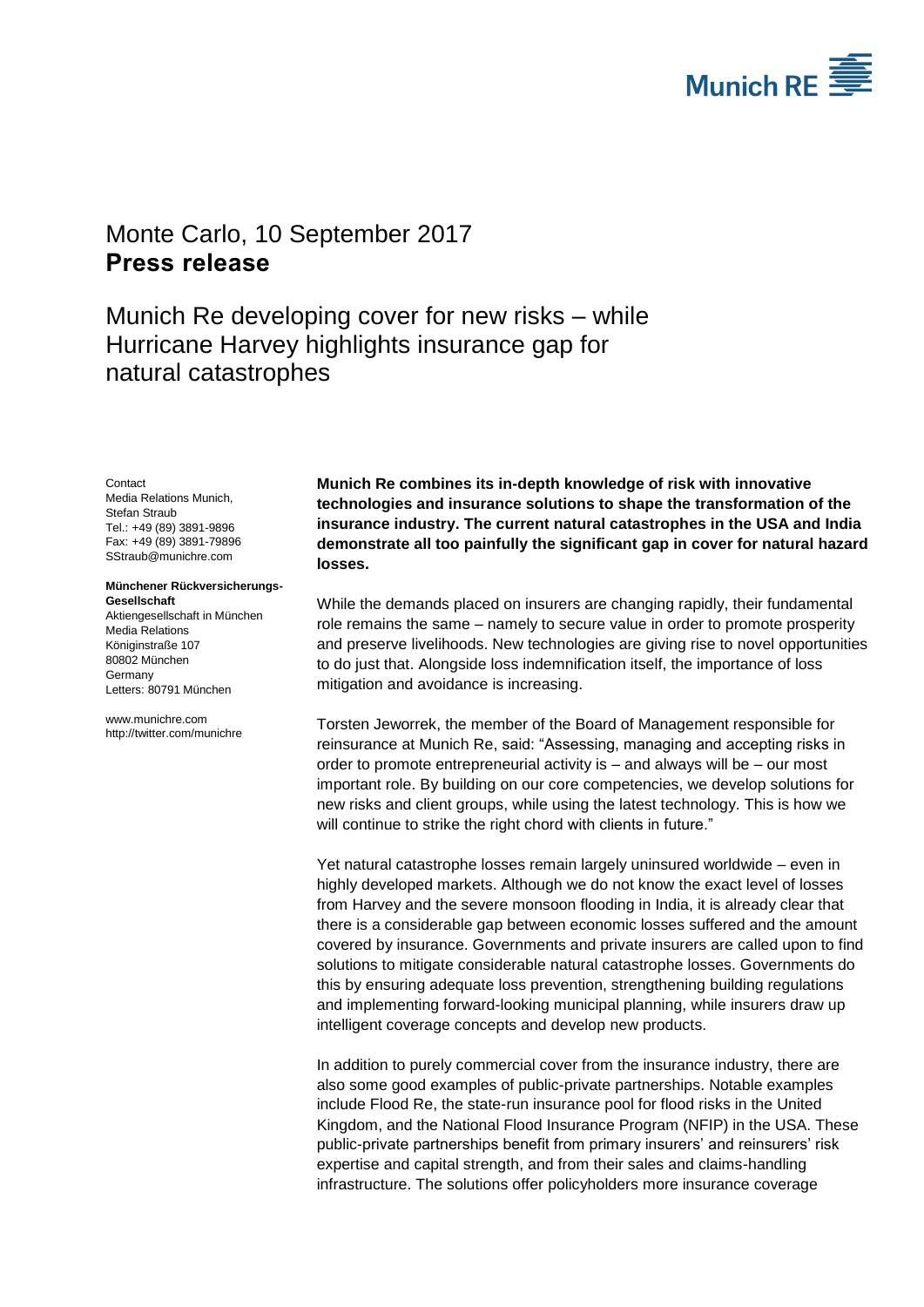

[10 September 2017](#page-0-0) **Press [release](#page-0-1)** Page 2/3

options, promote flood protection, and also reinforce the basis for improved risk management.

Epidemics are another major risk that threatens not only lives but also whole economies. The Ebola epidemic in West Africa in 2014 demonstrated that developing countries in particular have insufficient financial resources to urgently deliver appropriate medical care and to control an epidemic. In conjunction with the World Bank, the World Health Organization and companies in the financial services sector, Munich Re has developed the first insurance solution to cover epidemic risks in developing countries. Its aim is to stop epidemics from spreading, and prevent them from turning into pandemics. The Pandemic Emergency Financing Facility (PEF) creates a totally novel mechanism to quickly channel first-relief surge funding to developing countries facing a disease outbreak with pandemic potential.

Governments are increasingly utilising the competence and financial strength of the insurance industry in order to provide urgent assistance after a major loss event. Jeworrek said: "Weaker economies in particular keep suffering natural catastrophes and other major loss events that set back their economic development for years. Governments and private industry need to work together to find solutions to reduce risk and strengthen the basis for prosperity in these countries."

Note for the editorial staff: For further questions please contact

Media Relations Munich [Stefan Straub](#page-0-2) Tel.: +49 (89) 389[1-9896](#page-0-3)

Media Relations Asia Pacific Silke Kunstreich Tel.: +65-6318 0762 Mary Kavanagh Tel.: +852 2536 6939

Media Relations North America Beate Monastiridis-Dörr Tel.: +1 (609) 235-8699 Sharon Cooper Tel.: +1 (609) 243-8821